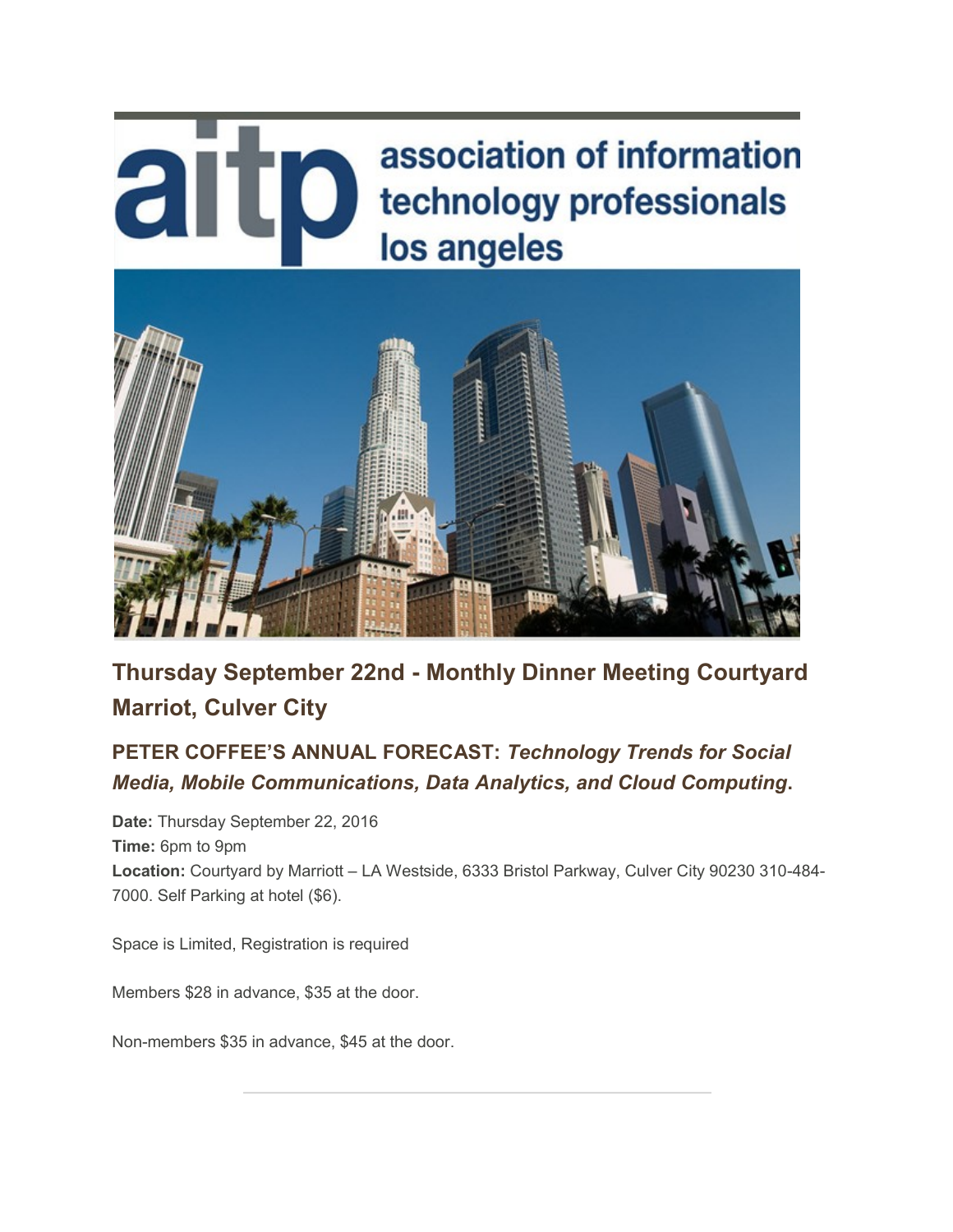The more we know about how things work, the more we are likely to look for ways to do those things better, faster, and cheaper – rather than doing something fundamentally different. When we look back from the 2020's at this century's early years, it is possible that we will pick some point in the last three years as the turning point when we decided to do a number of things in an essentially different way.

In this year's edition of Peter Coffee's annual presentation to AITP and ACM, he will be looking at a number of disciplines— computing, communications, data management, and information security among others— and illuminating the massive disruptions already taking shape around us.

### **Presenter:**

#### **Peter Coffee**

#### **Vice President for Strategic Research at Salesforce.com**

He joined the company in 2007 after 19 years as a Columnist and Labs Analyst with the groundbreaking industry publications PC Tech Journal, PC Week, and eWEEK. He works with IT managers, developers and policymakers to build a global community on cloud platforms including Salesforce.com's Force.com and Heroku.

Mr. Coffee was the first manager of PC integration at The Aerospace Corporation in El Segundo; before that, he worked with various divisions of Exxon Corporation in arctic development, chemical production, and alternative-fuels operations ranging from the Gulf Coast to Alaska. He holds an engineering degree from MIT and an MBA from Pepperdine University; he has lectured in IT management, AI programming techniques and business strategy at Pepperdine, UCLA, Stanford, MIT, and Harvard Business School, as well as keynoting business conferences and academic events throughout the Americas, Asia and Western Europe.

## **[Event Registration](https://sable.godaddy.com/c/50559?id=13344.413.1.af03cb0a93cefe3553722a0749277052)**

### **[Event Address](https://sable.godaddy.com/c/50559?id=13344.414.1.41707071f1136a4aae8414e8bee31091)**

**LOCATION:** Courtyard by Marriott – LA Westside, 6333 Bristol Parkway, Culver City 90230 310- 484-7000. Self-Parking at hotel (\$6).

Going South on 405: Take 90 Fwy East; Slight right at West Slauson Ave; First right onto Bristol **Parkway** 

Going North on 405: Take exit 49B to merge onto Sepulveda toward Slauson Ave; Right at Green